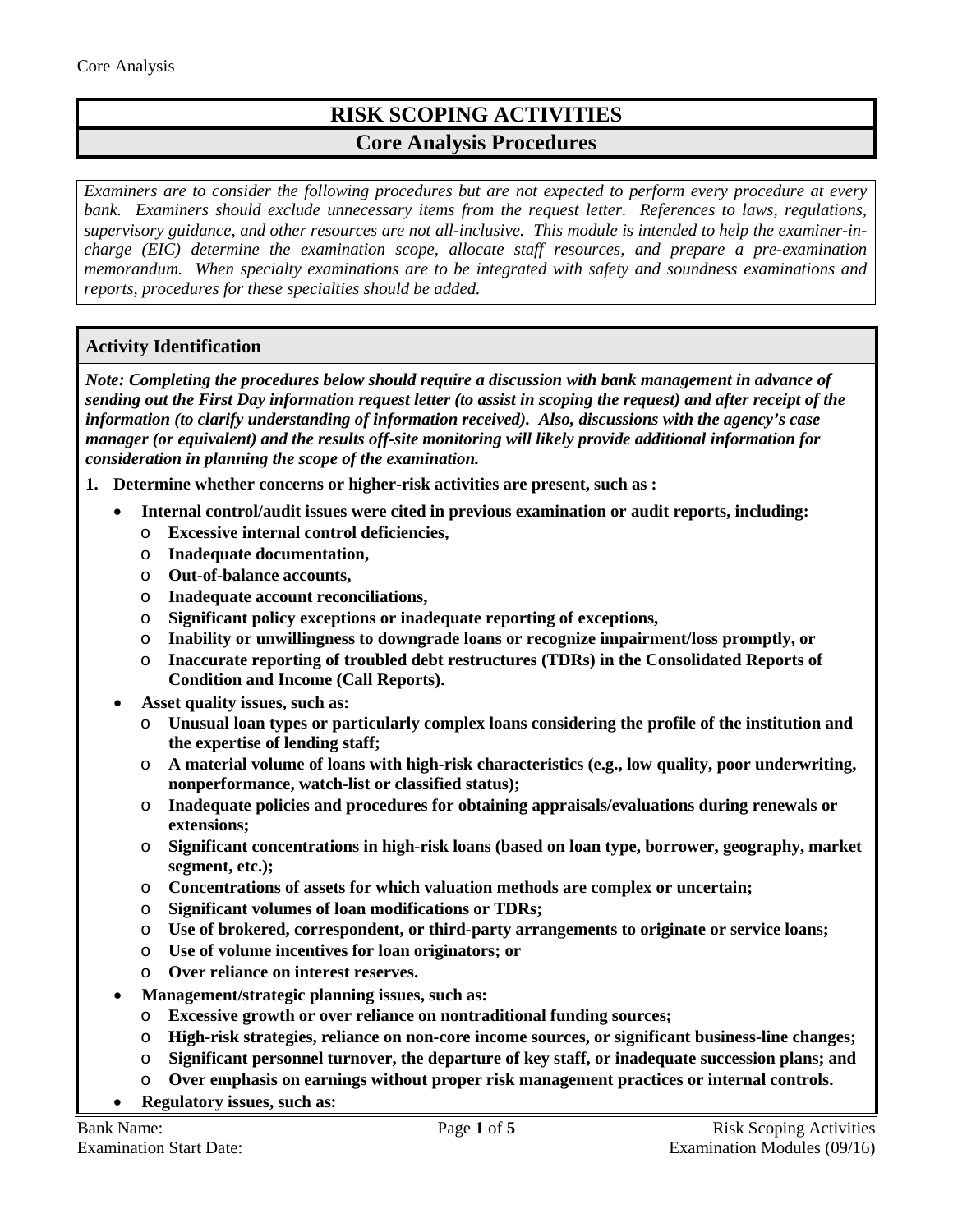- o **Several quarters of significant provision expenses;**
- o **Marginal capacity to raise equity capital;**
- o **High volume of consumer complaints;**
- o **High volume of intercompany transactions (FRB Regulation W);**
- o **Significant insider transactions that are not properly approved or documented (FRB Regulation O); or**
- o **Parent company issues that limit its ability to serve as a source of strength to the bank (such as having low liquidity, high debt, or an overreliance on bank dividends for cash flow).**
- **2. Review available information to determine the significance of bank activities and associated risks.**
	- **Obtain from the bank:**
		- o **Strategic plans and budgets;**
		- o **Internal management reports;**
		- o **Watch lists**
		- o **Board packages;**
		- o **Annual reports; and**
		- o **Auditor reports, management letters, quality control reports, and other reviews (such as loan, interest rate risk, mortgage banking, and Small Business Association (SBA) loan reviews).**
	- **Obtain from other sources:**
		- o **Call Reports, Uniform Bank Performance Reports (UBPR), and Bank Holding Company Performance Reports;**
		- o **Offsite surveillance monitoring reports;**
		- o **Real Estate Stress Tests (FDIC: REST);**
		- o **Problem Bank Review Summaries;**
		- o **Interest Rate Risk Reports (FDIC: IRRSA);**
		- o **Press releases, published news stories, and on-line information/databases;**
		- o **Large Insured Depository Institution (LIDI) Reports (FDIC);**
		- o **Reports of examination issued by the institution's primary regulator;**
		- o **Regulatory reports of examinations relating to security- or insurance-activities conducted by bank subsidiaries or other entities;**
		- o **FDIC-Assisted Transactions, loan pool purchases, mergers/acquisitions; and**
		- o **Regional economic conditions.**
- **3. Discuss with management potential concerns identified through interim offsite reviews, financial analysis, or correspondence.**
	- **Identify economic conditions that may affect the bank's overall financial condition and discuss issues such as:**
		- o **The bank's primary trade area and its principal business activities within the area. Consider issues such as the size of the bank's trade area, boundary descriptions, population levels and trends, per capita income, employment growth, and unemployment rates;**
		- o **Management's views regarding local economic trends and other factors that may affect the bank (for example, new businesses, expansion plans, business closings, or planned layoffs);**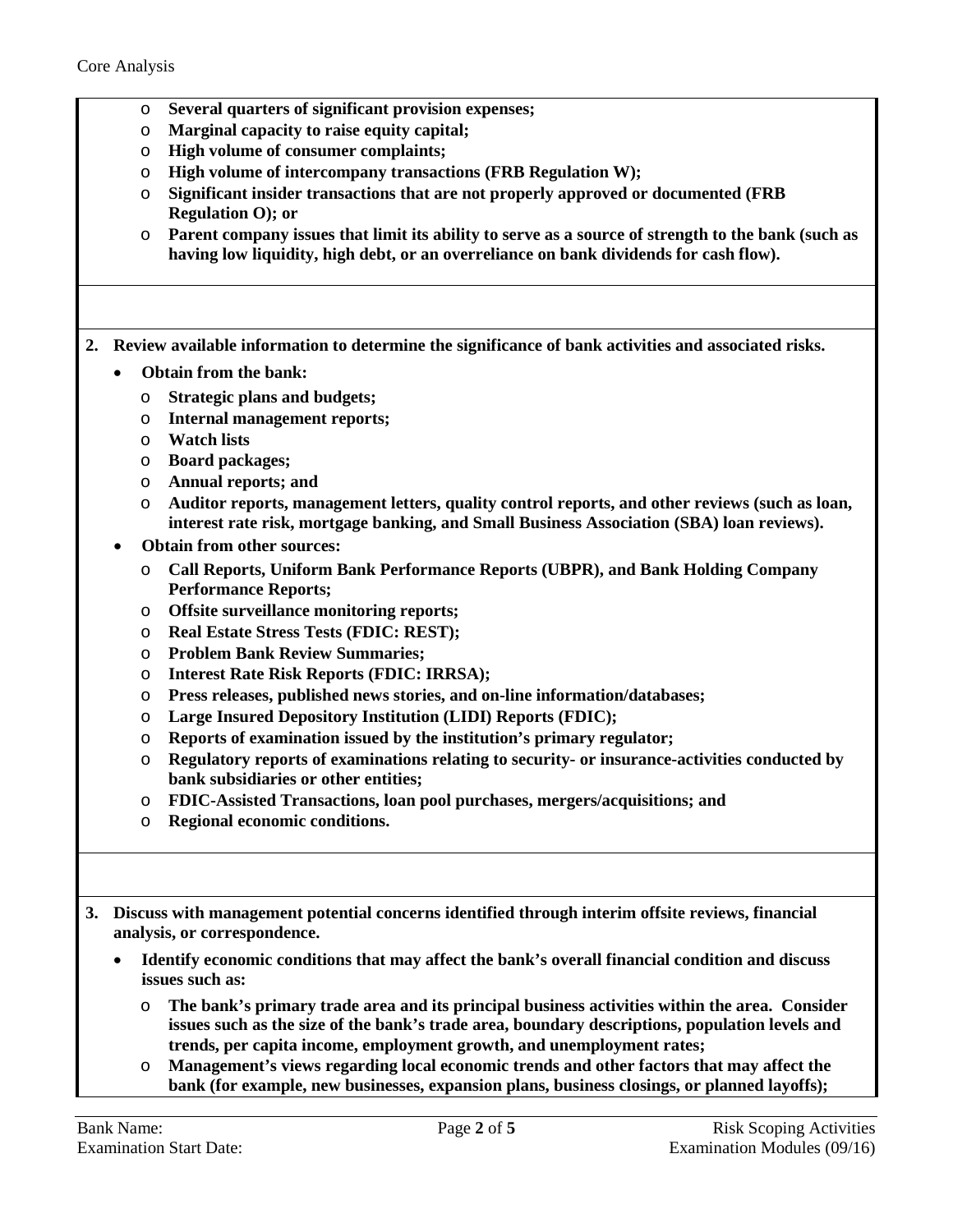- o **Deposit levels and trends and any plans for new or special-rate deposit products;**
- o **Types of loans currently emphasized and any material changes in loan types or volumes;**
- o **Competition and how it affects loan and deposit pricing; and**
- o **The bank's dependence on any particular industry or economic sector (for example, oil and gas, government, or agriculture).**
- **Identify managerial, operational, and functional changes. Determine if there have been any changes, or anticipated changes, in areas such as:**
	- o **Overall bank objectives, risk appetites, or management philosophies;**
	- o **Ownership, key personnel, or audit firms;**
	- o **Board composition;**
	- o **Investment strategies or brokers;**
	- o **Operations, including information systems;**
	- o **Policies and procedures;**
	- o **Committee structures, reporting relationships, and recordkeeping systems;**
	- o **The level and trend of regulated security or insurance activities conducted by bank subsidiaries or other entities on bank premises or on behalf of the bank; and**
	- o **The scale or trend of other business lines (new or expanding) such as, mortgage banking, SBA lending, and commercial and industrial (C&I) lending.**
- **Determine what senior management considers the most significant factors affecting the bank, including high or emerging risks.**

*Note: The EIC should schedule a pre-examination visit to the bank or conduct a telephone conversation with management if a visit is not feasible. The meeting or discussion should focus on emerging risks, changes to bank policies, strategic direction, new products or delivery channels, and significant activities that have occurred since the previous examination. The meeting provides the EIC the opportunity to solicit management's perspective about economic conditions, local and regional competition, internal and external audit programs, loan review activities, and overall risk management practices.*

- **4. Review the findings of internal and external audits regarding the adequacy of internal control programs. Consider the degree to which examiners can rely on internal audits, and whether certain examination activities can be reduced or omitted due to the strength of internal controls, internal audit programs, and the absence of adverse audit findings. As part of this evaluation, review the:**
	- **Independence and experience of personnel conducting internal control reviews;**
	- **Appropriateness of the audit universe, schedule, and scope;**
	- **Adequacy of the size of the internal audit staff given the complexity and risk profile of the bank;**
	- **Effectiveness of internal control reviews and reporting;**
	- **Completeness of audit reports and the adequacy of management's written response to audit findings; and**
	- **Accuracy and completeness of workpapers, if necessary.**
- **5. Review the findings of external auditors. Determine whether findings exist relating to:**
	- **Internal controls,**
	- **Accounting practices,**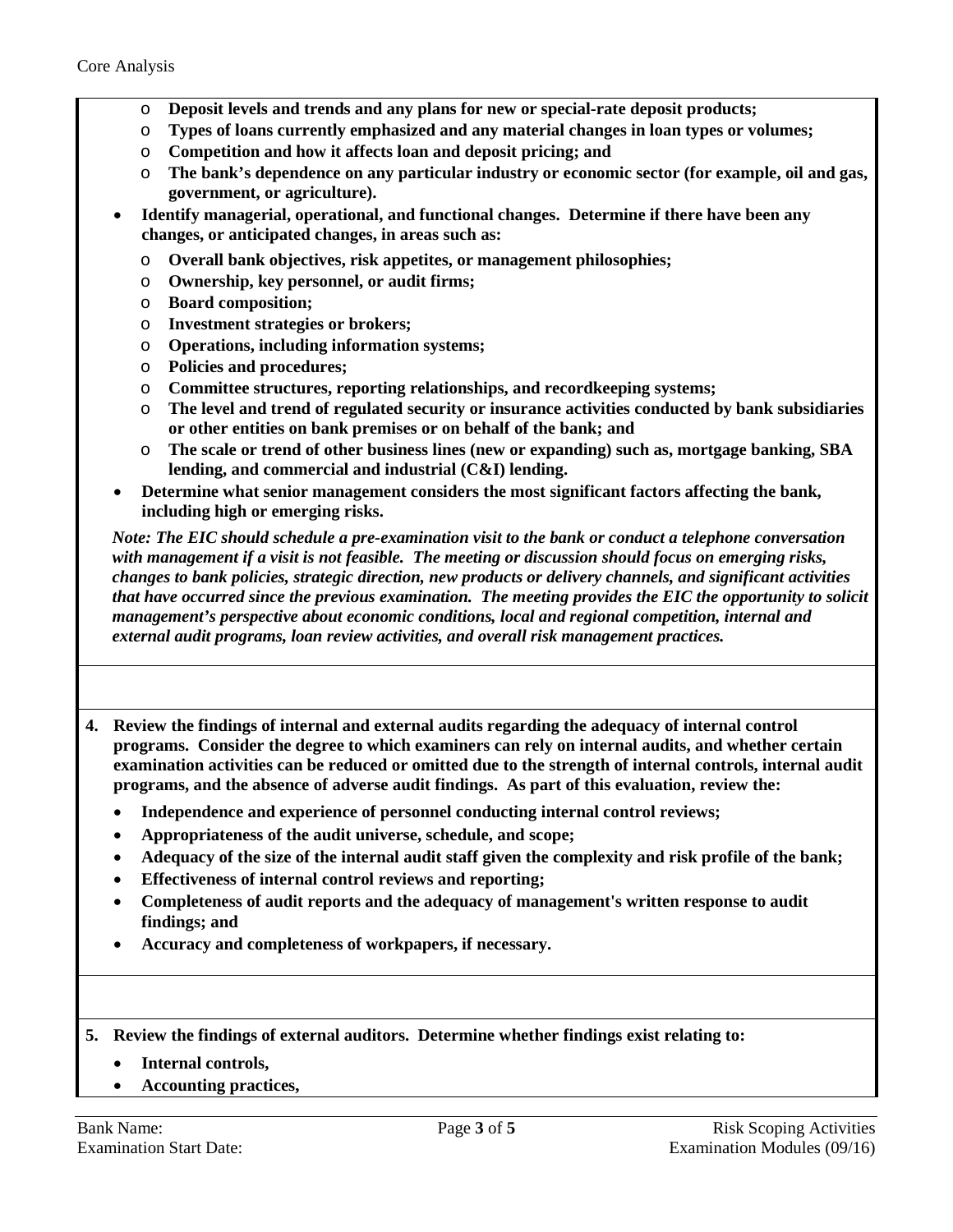- **Regulatory reporting, and**
- **Exposure to high-risk activities.**
- **6. Assess any control weaknesses identified by internal or external audits, the previous examination, or other control procedures.**

**7. Review information regarding consumer complaints or problems noted in other specialty areas (Bank Secrecy Act, compliance, trust, information technology, mortgage banking, or other specialty activities), and assess any potential safety and soundness concerns. Consider the materiality of activities in terms of sales volume, revenues, and expenses, as well as the significance of risks posed to the bank.**

- **8. Determine the significance of any activities conducted by a functionally regulated subsidiary of the bank or holding company and whether such activities pose a material risk to the insured depository institution. Contact the functional regulator to obtain available information about the functionally regulated subsidiary that warrants further review. Consider whether the subsidiary's functional regulator identified any significant supervisory concerns.** 
	- **If supervisory information on a functionally regulated subsidiary of the insured depository institution is not available from the bank or the functional regulator of the subsidiary, information may be requested of a functionally regulated subsidiary itself only in limited circumstances. (FDIC: Consult with the regional office; FRB: Consult with Board staff.)**
	- **An examination of a functionally regulated subsidiary should be undertaken only after consultation with and direction from the FDIC regional office or the FRB Board staff, except for subsidiaries that sell insurance products on bank premises or on behalf of the bank, which may be examined for compliance with the Rules and Regulations on Consumer Protections for Depository Institution Sales of Insurance [FDIC: 12 C.F.R. § 343; FRB: 12 C.F.R. § 208 (Regulation H)].**

**Resource Allocation**

**9. Review relevant examination documentation modules and identify areas warranting greater emphasis or areas that may be suitable for limited reviews due to low risk profiles. Determine the feasibility of performing offsite loan review.**

**10. Allocate examination resources based on the bank's activities and risk profile, preliminary assessments of the control environment, and areas targeted in examination documentation modules. Also, consider the relative skills and experience of the available examination staff.**